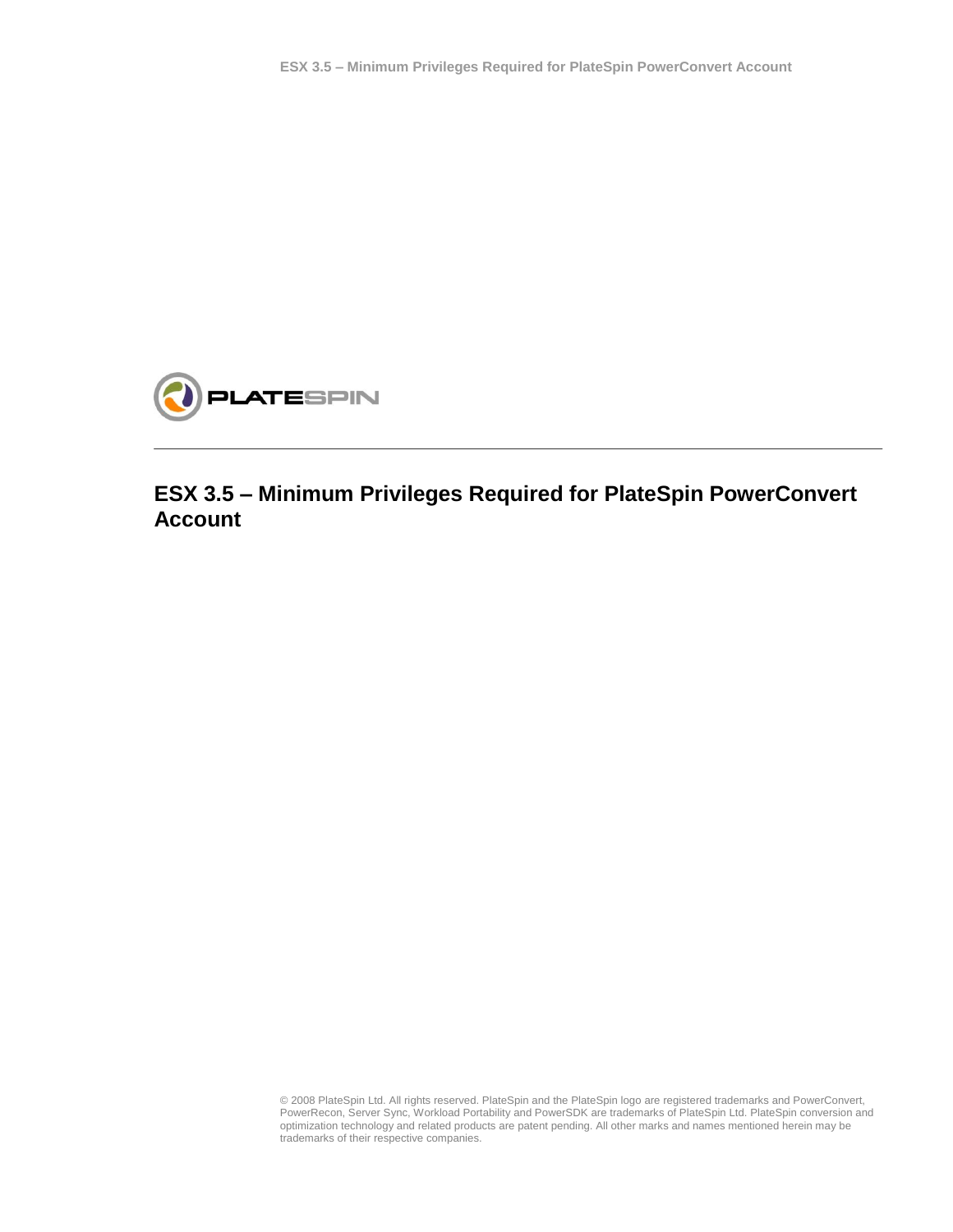This document describes the step-by-step process used to create a user account on your ESX 3.5 server with the basic privileges and permissions needed to work with PowerConvert.

## **Instructions:**

- 1- Connect to your ESX server using the corresponding version of VIC.
- 2- Login using a root account or an account with root privileges.
- 3- Click on the **Administration** button to view the server's roles:

| File Edit View       | Inventory Administration Plugins |  |  | Help |  |  |
|----------------------|----------------------------------|--|--|------|--|--|
| 喦<br>Inventory       | ورب<br>Administration            |  |  |      |  |  |
| 針                    | td Clone Role<br>Add Role        |  |  |      |  |  |
|                      | Roles System Logs                |  |  |      |  |  |
| <b>Roles</b><br>Name |                                  |  |  |      |  |  |
| No Access            |                                  |  |  |      |  |  |
| Read-Only            |                                  |  |  |      |  |  |
| Administrator        |                                  |  |  |      |  |  |

- 4- Right-click on an empty space within the "Roles" page, and select the **Add …** option.
- 5- For the username use "PlateSpin", as this is the role that has the permissions required by accounts used with PlateSpin products.
- 6- Under "Global" the following privileges need to be assigned:
	- Log Event
	- Cancel Task
	- Diagnostics
	- **Settings**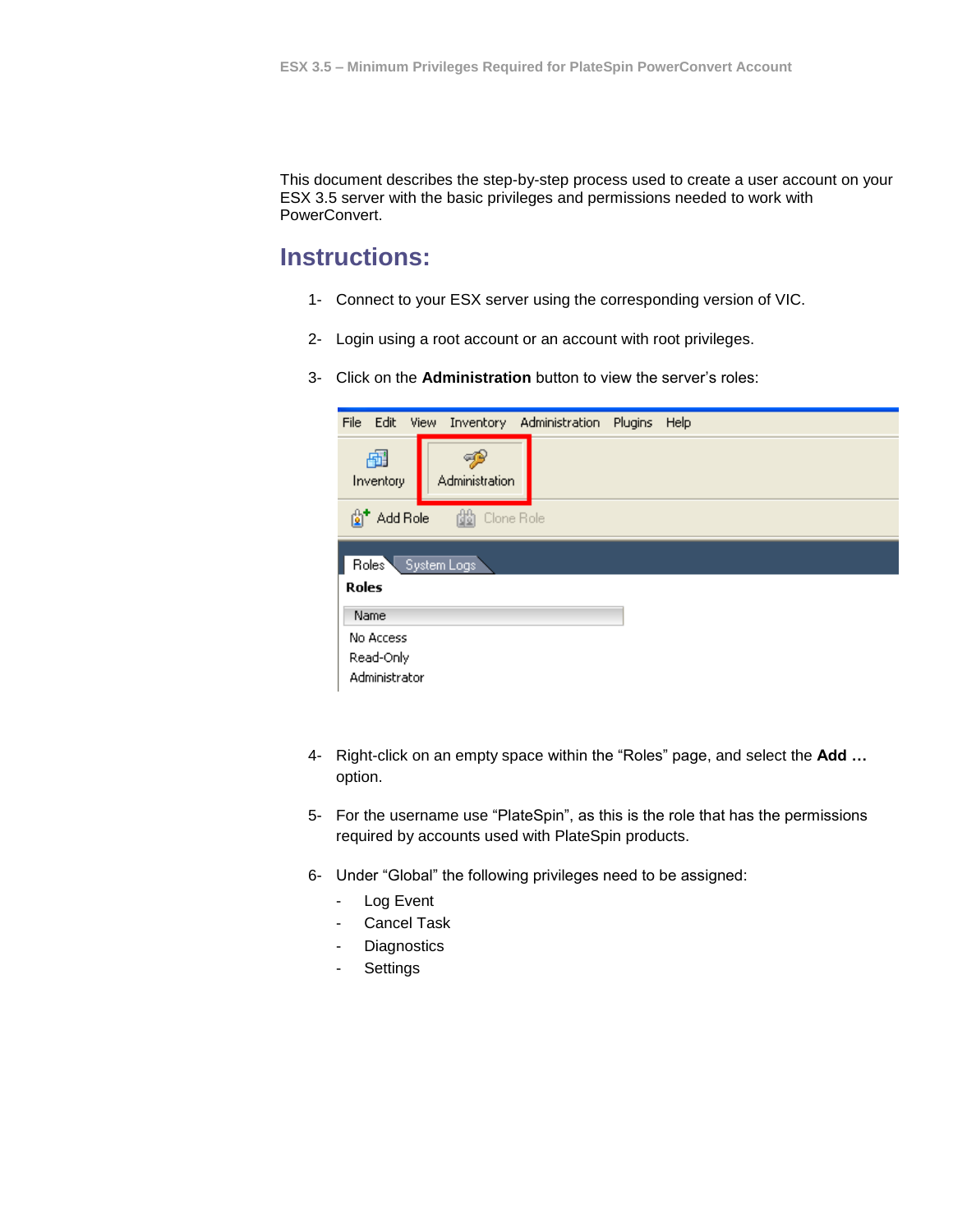| <b>Enter Name:</b>                                                          | PlateSpin            |  |  |  |
|-----------------------------------------------------------------------------|----------------------|--|--|--|
|                                                                             |                      |  |  |  |
| Privileges                                                                  |                      |  |  |  |
| Use the checkboxes below to enable or disable permissions available to this |                      |  |  |  |
| role. Select a unique name for the role and click OK.                       |                      |  |  |  |
|                                                                             |                      |  |  |  |
| All Privileges<br>⊟…<br>₩                                                   |                      |  |  |  |
| Global<br>พ                                                                 |                      |  |  |  |
| Manage Custom Attributes                                                    |                      |  |  |  |
|                                                                             | Set Custom Attribute |  |  |  |
|                                                                             | Log Event            |  |  |  |
|                                                                             | Cancel Task          |  |  |  |
|                                                                             | Licenses             |  |  |  |
|                                                                             | Diagnostics          |  |  |  |
|                                                                             |                      |  |  |  |
|                                                                             | Settings             |  |  |  |

- 7- Under "Resource" the following privileges need to be assigned:
	- Assign Virtual Machine to Resource Pool
	- Apply Recommendation

| Name                                                                                                                                 |                                           |  |  |  |  |
|--------------------------------------------------------------------------------------------------------------------------------------|-------------------------------------------|--|--|--|--|
| Enter Name:                                                                                                                          | PlateSpin                                 |  |  |  |  |
|                                                                                                                                      |                                           |  |  |  |  |
| Privileges                                                                                                                           |                                           |  |  |  |  |
| Use the checkboxes below to enable or disable permissions available to this<br>role. Select a unique name for the role and click OK. |                                           |  |  |  |  |
| Host<br>$\overline{+}$                                                                                                               |                                           |  |  |  |  |
|                                                                                                                                      | Virtual Machine                           |  |  |  |  |
| Resource                                                                                                                             |                                           |  |  |  |  |
|                                                                                                                                      | ☑ Assign Virtual Machine To Resource Pool |  |  |  |  |
|                                                                                                                                      | ☑ Apply Recommendation                    |  |  |  |  |
|                                                                                                                                      | $\Box$ Create Pool.                       |  |  |  |  |
|                                                                                                                                      | <b>1</b> Rename Pool                      |  |  |  |  |

- 8- In addition, the role must have all privileges under the following categories:
	- Folder
	- Datastore
	- **Host**
	- Virtual Machine
	- Scheduled Task

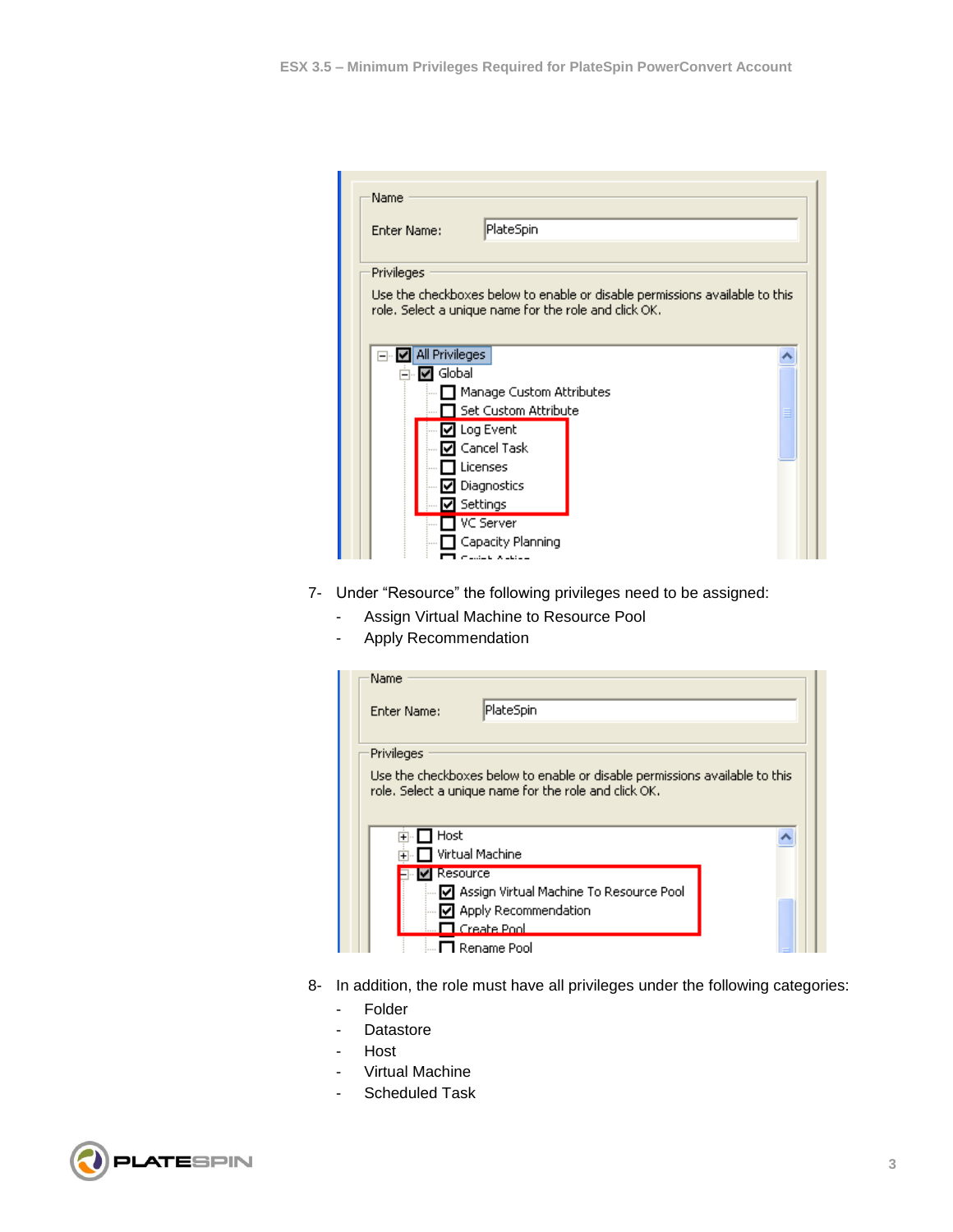| PlateSpin<br><b>Enter Name:</b>                                             |                  |  |  |  |  |
|-----------------------------------------------------------------------------|------------------|--|--|--|--|
|                                                                             |                  |  |  |  |  |
|                                                                             |                  |  |  |  |  |
| Privileges                                                                  |                  |  |  |  |  |
| Use the checkboxes below to enable or disable permissions available to this |                  |  |  |  |  |
| role. Select a unique name for the role and click OK.                       |                  |  |  |  |  |
|                                                                             |                  |  |  |  |  |
| <b>All Privileges</b>                                                       |                  |  |  |  |  |
| Global<br>$\overline{+}$                                                    |                  |  |  |  |  |
| <b>⊽</b> Folder<br>$\overline{+}$                                           |                  |  |  |  |  |
| Datacenter<br>$\overline{+}$                                                |                  |  |  |  |  |
| <b>⊽I</b> Datastore<br>$\overline{+}$                                       |                  |  |  |  |  |
| $\blacksquare$ Network<br>$\overline{+}$                                    |                  |  |  |  |  |
| स्य Host<br>$\overline{+}$                                                  |                  |  |  |  |  |
| ☑ Virtual Machine<br>$\overline{+}$                                         |                  |  |  |  |  |
| <b>⊽l</b> Resource<br>$\overline{+}$                                        |                  |  |  |  |  |
| Alarms<br>$\overline{+}$                                                    |                  |  |  |  |  |
| Tasks<br>$\overline{+}$                                                     |                  |  |  |  |  |
|                                                                             | ☑ Scheduled Task |  |  |  |  |
|                                                                             |                  |  |  |  |  |

9- Click **OK** to confirm adding the role. "PlateSpin" is displayed as a new role.

| Add Role                          | Clone Role |
|-----------------------------------|------------|
| Roles <sup>V</sup><br>System Logs |            |
| Roles                             |            |
| Name                              |            |
| No Access                         |            |
| Read-Only                         |            |
| Administrator                     |            |
| PlateSpin                         |            |
|                                   |            |
|                                   |            |
|                                   |            |

10- Return to "Inventory".

|  |               |  |                      | File Edit View Inventory Administration Plugins Help |  |
|--|---------------|--|----------------------|------------------------------------------------------|--|
|  | $\frac{F}{F}$ |  | qв<br>Administration |                                                      |  |
|  | D             |  | 同 6                  |                                                      |  |

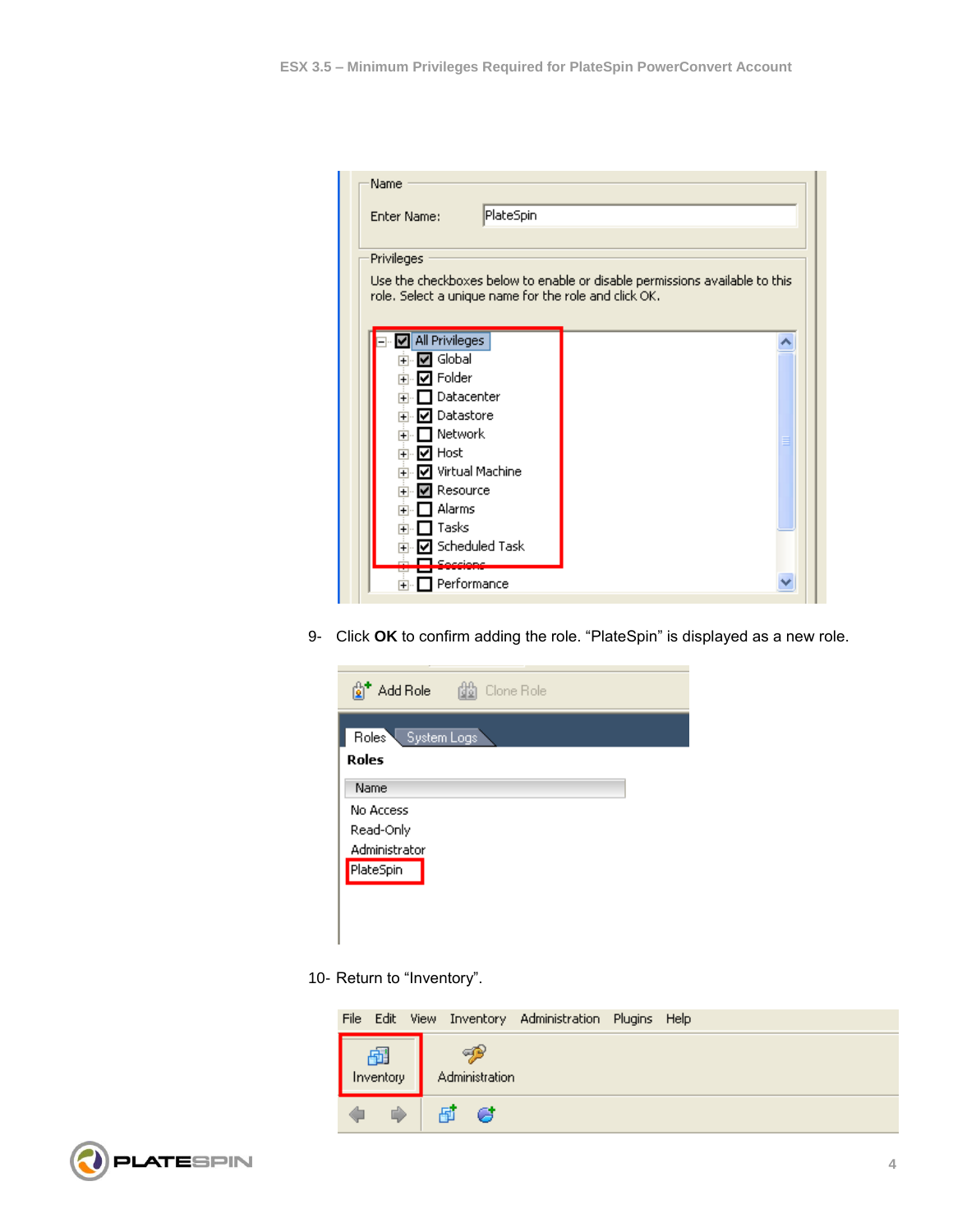## 11- Select "Users & Groups"



12- Right-click with the **Users** page and select **Add…** to add a new user. Ensure that the **Grant shell access to this user** checkbox is selected (checked).

| Add New User                                                                                |                                                    |        |  |  |  |
|---------------------------------------------------------------------------------------------|----------------------------------------------------|--------|--|--|--|
| User Information                                                                            |                                                    |        |  |  |  |
| Login:<br>User Name:                                                                        | pconvert<br>UID:<br>User name and UID are optional |        |  |  |  |
| Enter password                                                                              |                                                    |        |  |  |  |
| Password:<br>Confirm:                                                                       | *******<br>********                                |        |  |  |  |
| Shell Access<br>$\overline{\mathsf{v}}$ Grant shell access to this user<br>Group membership |                                                    |        |  |  |  |
|                                                                                             |                                                    |        |  |  |  |
| Group:                                                                                      | Add<br>$\overline{\phantom{a}}$<br>Remove          |        |  |  |  |
|                                                                                             | <b>OK</b>                                          | Cancel |  |  |  |

*Caution: If the user account contains capital letters, ESX will not allow you to create the user.*

13- Click the "Permissions" tab.